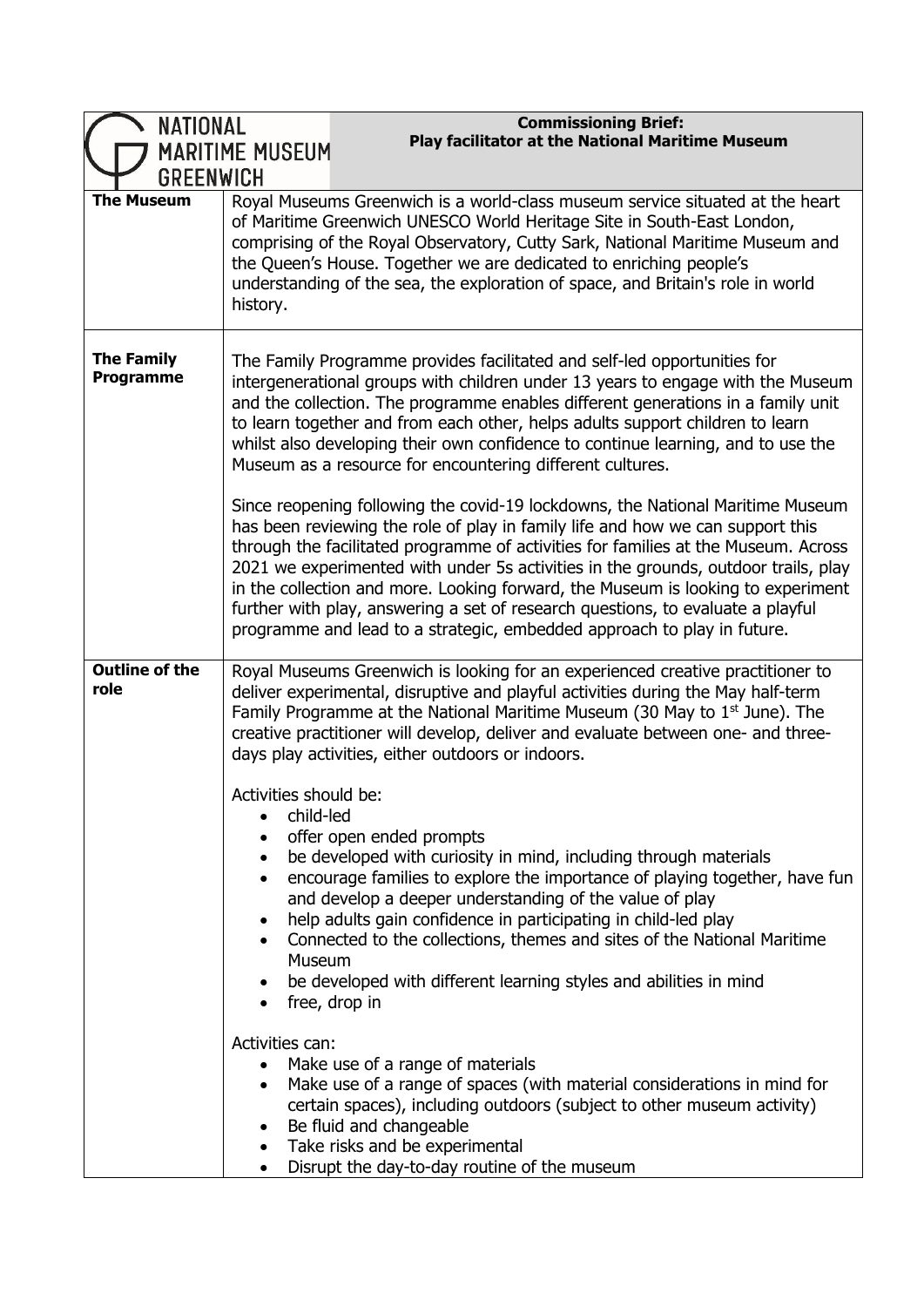| <b>Aims and</b><br>outputs of the<br>project | Aims:<br>To experiment with family activities to discover opportunities to be more<br>playful<br>To facilitate conversations with families to discover how they would like to<br>play in the Museum<br>To question understandings of play<br>To better understand how, and which, Museum spaces can be more<br>$\bullet$<br>playful for a family audience<br>To build confidence in adults to participate in child-led activity<br>Outputs:                                                                                                                                                                                                                                                                                                          |
|----------------------------------------------|------------------------------------------------------------------------------------------------------------------------------------------------------------------------------------------------------------------------------------------------------------------------------------------------------------------------------------------------------------------------------------------------------------------------------------------------------------------------------------------------------------------------------------------------------------------------------------------------------------------------------------------------------------------------------------------------------------------------------------------------------|
|                                              | Between one- and three-days activities develop and delivered as part of<br>$\bullet$<br>May half term. Sessions running between 11am and 4pm, drop in.<br>Evaluation report following half term activities to share learnings and<br>$\bullet$<br>conversations with families about play in the museum.                                                                                                                                                                                                                                                                                                                                                                                                                                              |
| <b>Skills and</b><br><b>Experience:</b>      | <b>Essential</b><br>Demonstrable experience developing child-led, playful activities for<br>family audiences within a museum, heritage, gallery or similar setting<br>Understanding of the importance of play to children, families,<br>$\bullet$<br>communities and museums.<br>Desire to experiment with the format of family activities to create<br>curious, child-led, creative engagement opportunities<br>Experience developing activities that are accessible to participants with<br>different learning styles and varied abilities.<br>Experienced evaluating participatory activities<br>Strong facilitation, communication and presentation skills<br>Confident working independently<br>Innovative, imaginative, creative and motivated |
| <b>Timings</b>                               | $30th$ May $-1st$ June<br>Activities running 11am-4pm, with set up and take down outside of these times.                                                                                                                                                                                                                                                                                                                                                                                                                                                                                                                                                                                                                                             |
| <b>Budget</b>                                | £100 planning fee (per proposal)<br>£165 delivery fee (per day)<br>£100 fee for writing up evaluation report                                                                                                                                                                                                                                                                                                                                                                                                                                                                                                                                                                                                                                         |